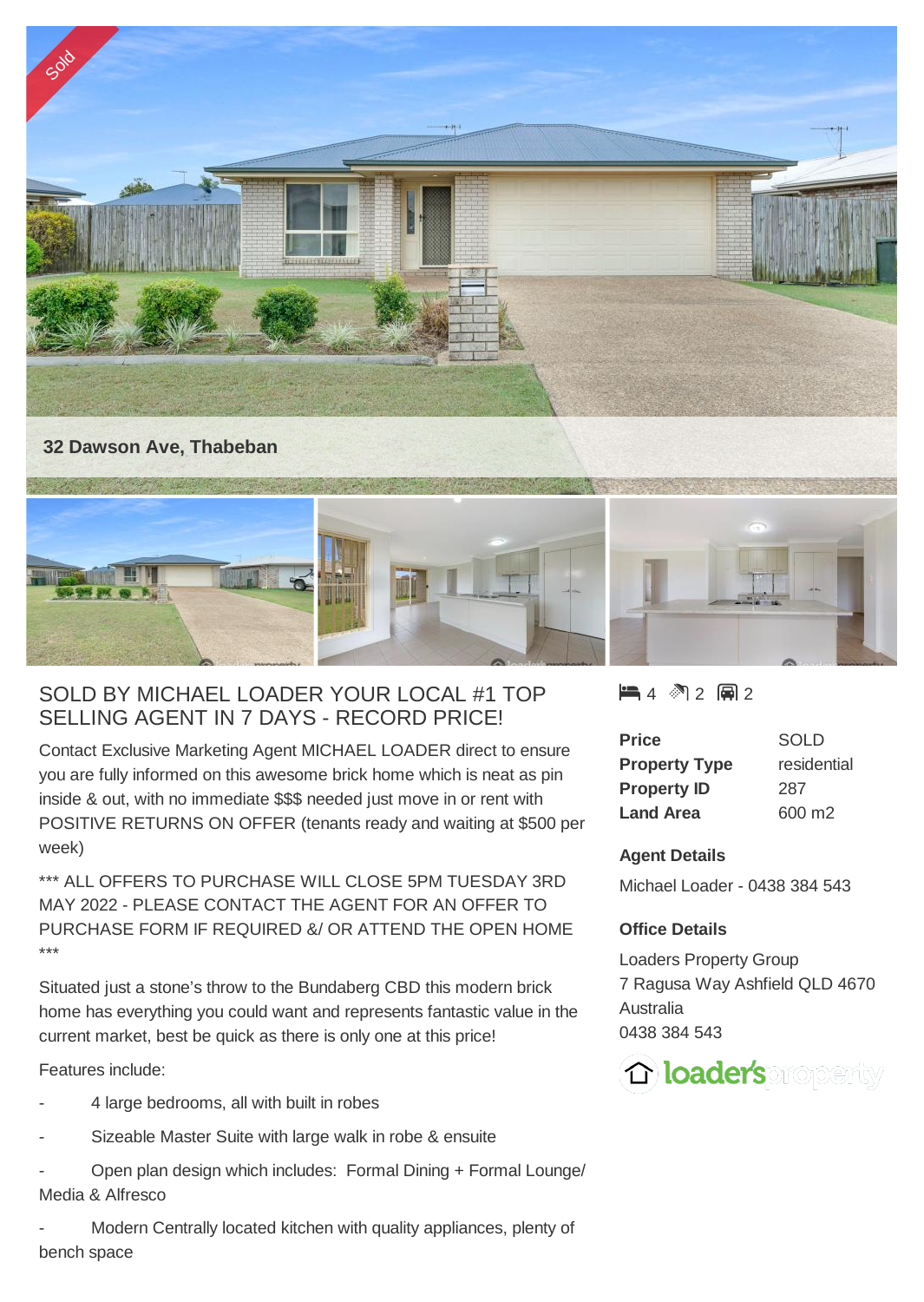Outdoor entertaining area, top spot for summer

Dual remote lock up car accommodation attached to the home

Easy care 600m2 Fully fenced allotment, room for a shed/pool if required, side access via double gates

Plenty of room for the caravan/boat if required

Family friendly area, located amongst quality homes, 150m to child care facility, bus stop close by, direct access to ring road in 2 mins, Beaches approx 12 minute direct drive!

Approx 3kms to the NEW hospital site, a great spot to invest with high yields achievable now and into the future!

Solid brick home, well set out, WOULD MAKE A GREAT CASH FLOW POSITIVE INVESTMENT OR FAMILY HOME!

- Great no fuss investment option for the savvy investor, there is nothing to do here just unpack and enjoy!

Investors you will struggle to find a better return on investment with amazing rental return of \$500 per week on offer (tenants are ready to go if required with the property managers)

Great set and forget investment home! Do the math's approx. 7% return on your money, 6x better than you will get in the bank!

The property is in good order, just set & forget, 100% FLOOD FREE PROPERTY! Walk to park & town!

GREY NOMADS, DON'T MISS THIS ONE, IDEAL TRAVEL BASE & IDEALLY LOCATED, FIRST HOME OWNERS ALSO THIS WILL APPEAL TO YOU!!!

CASH FLOW POSITIVE INVESTMENT – YOU WILL NOT BEAT THIS FOR VALUE & RETURNS!

A change in owners circumstances means this awesome property is no vacant for sale and up for grabs!

PRICED WELL UNDER REPLACEMENT COST FOR IMMEDIATE SALE, ALL OFFERS STRONGLY ENCOURAGED, BE VERY QUICK!

IF YOU HAVE BEEN SEARCHING FOR A MODERN BRICK HOME/ INVESTMENT IN A TOP AREA, THIS IS IT. THE SELLERS ARE SERIOUS ABOUT A SALE AND HAVE PRICED THIS HOME ON THE MONEY FOR AN IMMEDIATE SALE! NOW VACANT FOR SALE AND AWAITING YOUR OFFER!

\*\*\*FOR FURTHER INFORMATION, OPEN TIMES & ADDITIONAL PHOTOS VISIT www.loadersproperty.com.au\*\*\*

CONTACT EXCLUSIVE MARKETING AGENT MICHAEL LOADER TODAY TO ARRANGE YOUR INSPECTION OR TO SUBMIT YOUR OFFER!

At a glance: Bedrooms: 4 Bathrooms: 2